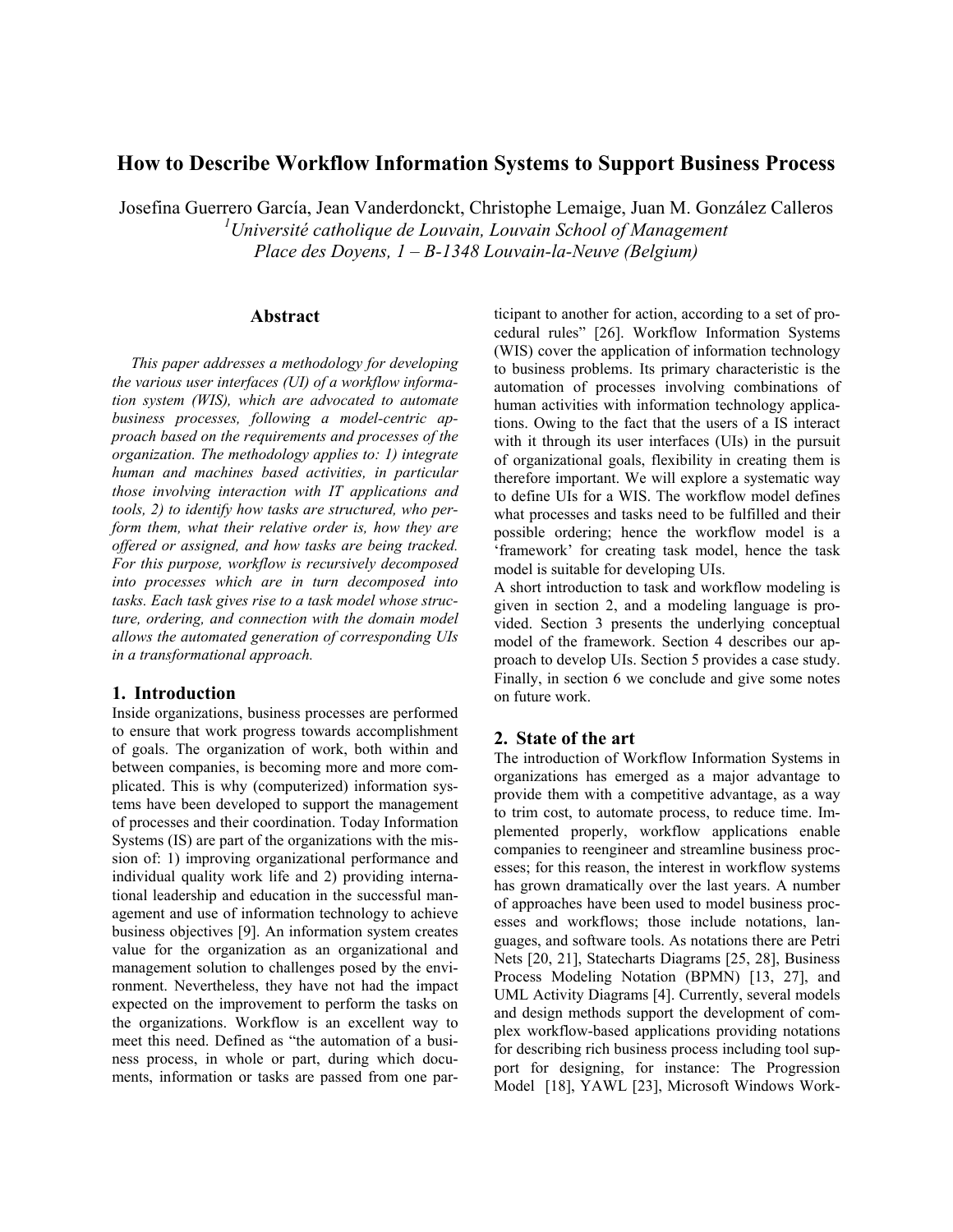flow Foundation (WWF) [5], WebSphere® MQ Workflow (IBM) [7], WIDE [3], ARIS [17] among others. Due to the large amount of existing workflow products, especially all the commercial software that are equipped today with many different capabilities, we came to a point where it is very difficult to compare these capabilities on a common scheme. For this purpose, a collection of workflow patterns has been identified that provide the basis for an in-depth comparison of commercially available workflow systems. Controlflow patterns [22] identified useful basic routing constructs such as sequence, parallel split, synchronization, exclusive choice. From a data perspective, there is a series of characteristics that occur repeatedly in different workflow modeling paradigms. Workflow data patterns [15] are aimed at capturing the various ways in which data is represented and used in workflows. Workflow resource patterns [16] correspond to the manner in which tasks are allocated to resources, that is any entity that is capable of achieving some work unit.

All these approaches for workflow modeling involved in some way the task concept. However none of these methods clearly specify the boundaries of a task model and user task which is essential to the development of usable UIs. Examples of task modeling languages are:

Hierarchical Task Analysis (HTA)[1], Task Knowledge Structure (TKS) [8], GroupWare Task Analysis (GTA) [24], and ConcurTaskTrees (CTT)[14] which all support designers by hierarchically decomposing tasks, defining objects manipulated and the role responsible for performing the task. The vast number of task modeling notations results in semantic and syntactic differences which are discussed in [11].

Task models play an important role in UI design because they support the systematic representation of the user activity as opposed to the system activity.

Model-based user interface design is intended to assist in designing user interfaces with a more formal computer supported methodology; there are solutions to developing UI that are based in eXtensible Mark-up Language (XML). UsiXML [10, 19] is a XMLcompliant markup language capturing the essence of what a UI is or should be independently of physical characteristics. It has been selected as the User Interface Description Language (UIDL) to be used in the remainder of this work because of its capabilities of extensiveness, availability, central storage of models, and its transformational approach.



**Figure 1 Partial view of the Workflow Model.**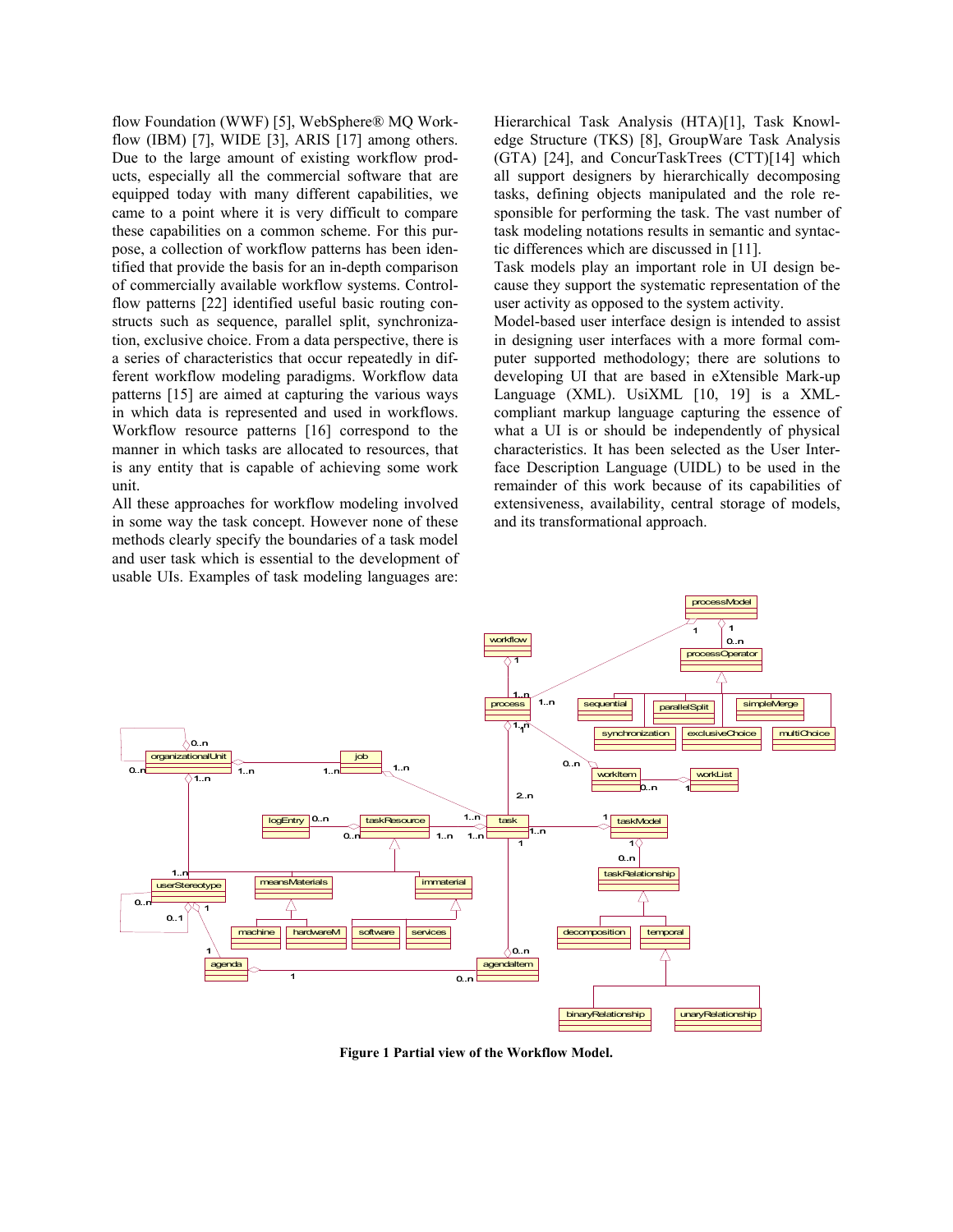# **3. Conceptual Modeling of Workflow Information Systems**

After reviewing the different approaches to model business process and workflow, we propose a framework (Figure 1) that considers the principal components to model workflow. The intention is to use this model as a base to develop UIs. By exploiting task model descriptions, different scenarios could be conducted. Each scenario represents a particular sequence of actions that can successfully be performed to reach a goal. Task models do not impose any particular implementation so that user tasks can be better analyzed without implementation constraints. This kind of analysis is made possible because user tasks are considered from the point of view of the users need for the application and not how to represent the user activity with a particular system.

The underlying conceptual model is composed of: workflow, process, task, and organization models. The workflow model is recursively decomposed into processes which are in turn decomposed into tasks. A process model indicates the ordering of processes in time, space, and resources. Each process gives rise to a process model structured and ordered with process operators. Process operators determine whether the flow of work is sequential, parallel split, exclusive choice or multiple choices, with the corresponding merger operators, synchronization and simple merge. A process model uses these operators to order tasks. The work list allows workflow manager to view and manage the tasks that are assigned to resources. A task model represents a decomposition of tasks into sub-tasks linked with task relationships. We propose an organizational model that is composed of: organizational unit, job, resources, and agenda. An organizational unit is a formal group of people working together with one or more shared goals or objectives. Each task could be supported thanks to a resource model, in which three types of resources can be found: human resources (i.e. a user stereotype), material resources (e.g., hardware, network, machines), and immaterial resources (e.g., software, operating system). Each resource typically fulfills one or more jobs. The agenda displays the tasks in a tabular format, it enables users to organize and manage their personal work.

Transformations are applied in cascade through the workflow layers using a mapping model. In order to support the mapping between the layers, predefined relationships were used: reification, decomposition, isExecutedIn, etc. In this section, only an overview of this concept is provided, for the complete definition of the semantics and the syntax, we refer to [6].

### **4. How to Generate the User Interfaces**

To develop UIs, we propose a method that is compliant with the Cameleon Reference Framework [2] for developing multi-target UIs, which is decomposed in four steps (Figure 2):

- 1) Task and domain modeling (Computing Independent Model in MDA): a model is provided for the end user's task, the domain of activity and, if needed, the context of use (user, computing platform, and environment).
- 2) Abstract User Interface modeling (Platform Independent Model in MDA): this level describes UIs independently of any interaction modality and any implementation.
- 3) Concrete User Interface modeling (Platform Specific Model in MDA): this level describes a potential UI after a particular interaction modality has been selected (e.g., graphical, vocal, multimodal). This step is supported by several tools helping designers and developers to edit, build, or sketch a user interface.
- 4) Final User Interface: this level is reached when the UI code is produced by interpretation or compiled.

As we mention in section 2, UsiXML has been selected as the UIDL. It describes at a high level of abstraction the constituting elements of the UI of an application: widgets, controls, containers, modalities, interaction techniques, etc. UsiXML supports device independence: a UI can be described in a way that remains autonomous with respect to the devices used in the interactions such as mouse, screen, keyboard, voice recognition system, etc. Language provides a means of communication; linguistics—the science of languages—can also be applied to programming languages. By this reason, we introduced the abstract syntax with "*enriched" directed graph*. That is to say an identified, labeled, typed, constrained graph. Finally we presented the stylistics in a graphical representation for the model presented in Figure 1 which relies on icons.

Model-based user interfaces design often starts with a task model that is evolved through an incremental approach to the final UI. For instance, in Figure 2 a task that is no further divided is represented with an Abstract Individual Component (AIC). For each AIC a facet (input, output, control, navigation) and transformational rules are applied. The next step consists in code generation from a CUI to obtain a FUI. For the complete definition of the method, we refer to [19].

As we said before, the aim of this work is to generate the UIs of a workflow information system from its specifications (provided that they address the relevant aspects) and the different constructs that link the tasks and the users together.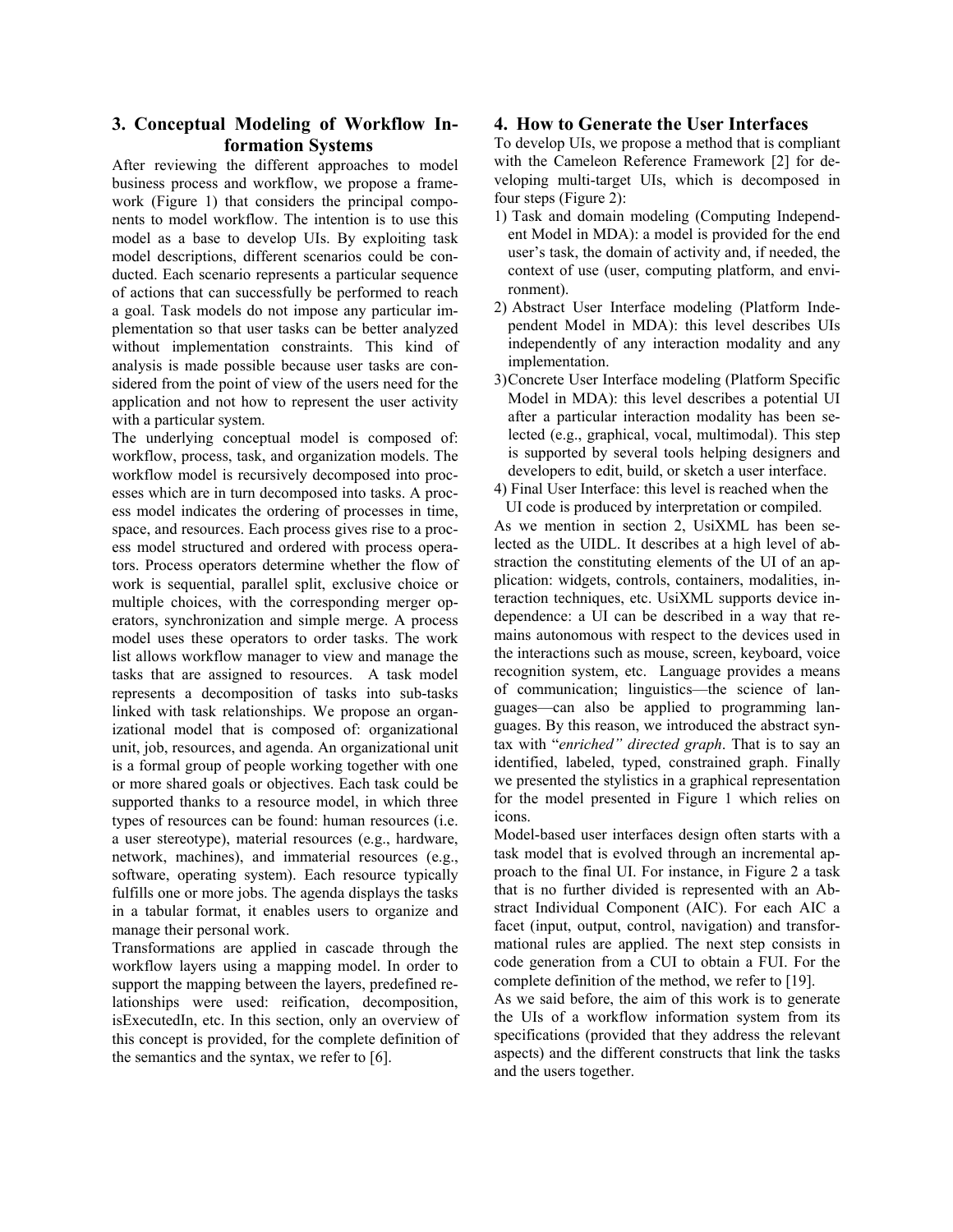





**Figure 3 Stylistic representation** 

## **5. Case Study and Tool Support**

**Tool support**. In order to support the development of UIs from a workflow model to a task model, a workflow editor has been developed. This editor allows modeling the general workflow defining processes and tasks models, defining organizational units, jobs and resources involved, allocation of tasks to resources, and to manage the flow of tasks. The task model is based on [12].

**Case study**. The case study analyzes how people organize the program of small conferences by using a review tool. To organize a conference it is necessary to identify the tasks that will be done, the jobs and resources which will be involved. These tasks will be assigned to each job taking into account the role that each of them will play in the workflow.

After the specification of the process to follow, the tasks identified are: find the program committee, prepare and distribute the call for paper, install and configure conference tool, find keynotes speakers, submit papers, organize submission and reviewing process, assign papers to reviewers, review papers, give feedback (accept or reject papers), organize discussion to take final decisions, announce results, edit proceedings, compose program, and attend to the conference and present the paper. Table 1 resumes the principal tasks and the jobs in charge of develop them. Also, the identification of resources that are available for doing the work and where they are working, i.e. the organizational unit (Table 2) was specified. Author resources are named as A-1, A-2, and A-3 because we do not know who will be interested in submit a paper.

**Table 1. Tasks and jobs identification.** 

| ID             | Task<br>Job                         |             |                 |             |
|----------------|-------------------------------------|-------------|-----------------|-------------|
|                |                                     | Organizer   | <b>Reviewer</b> | Au-<br>thor |
| 1              | Find the program<br>committee       | $\mathbf x$ |                 |             |
| $\overline{2}$ | Prepare the call<br>for paper       | X           |                 |             |
| 3              | Distribute<br>the<br>call for paper | X           |                 |             |
| 4              | Install confer-<br>ence tool        | X           |                 |             |
| 5              | Configure<br>con-<br>ference tool   | X           |                 |             |
| 6              | Find keynotes                       | $\mathbf x$ |                 |             |
| $\tau$         | Submit paper                        |             |                 | X           |
| 8              | Organize<br>sub-<br>mission         | X           |                 |             |
| 9              | Organize review-<br>ing process     | X           |                 |             |
| 10             | Assign papers to<br>reviewers       | X           |                 |             |
| 11             | Download paper                      |             | X               |             |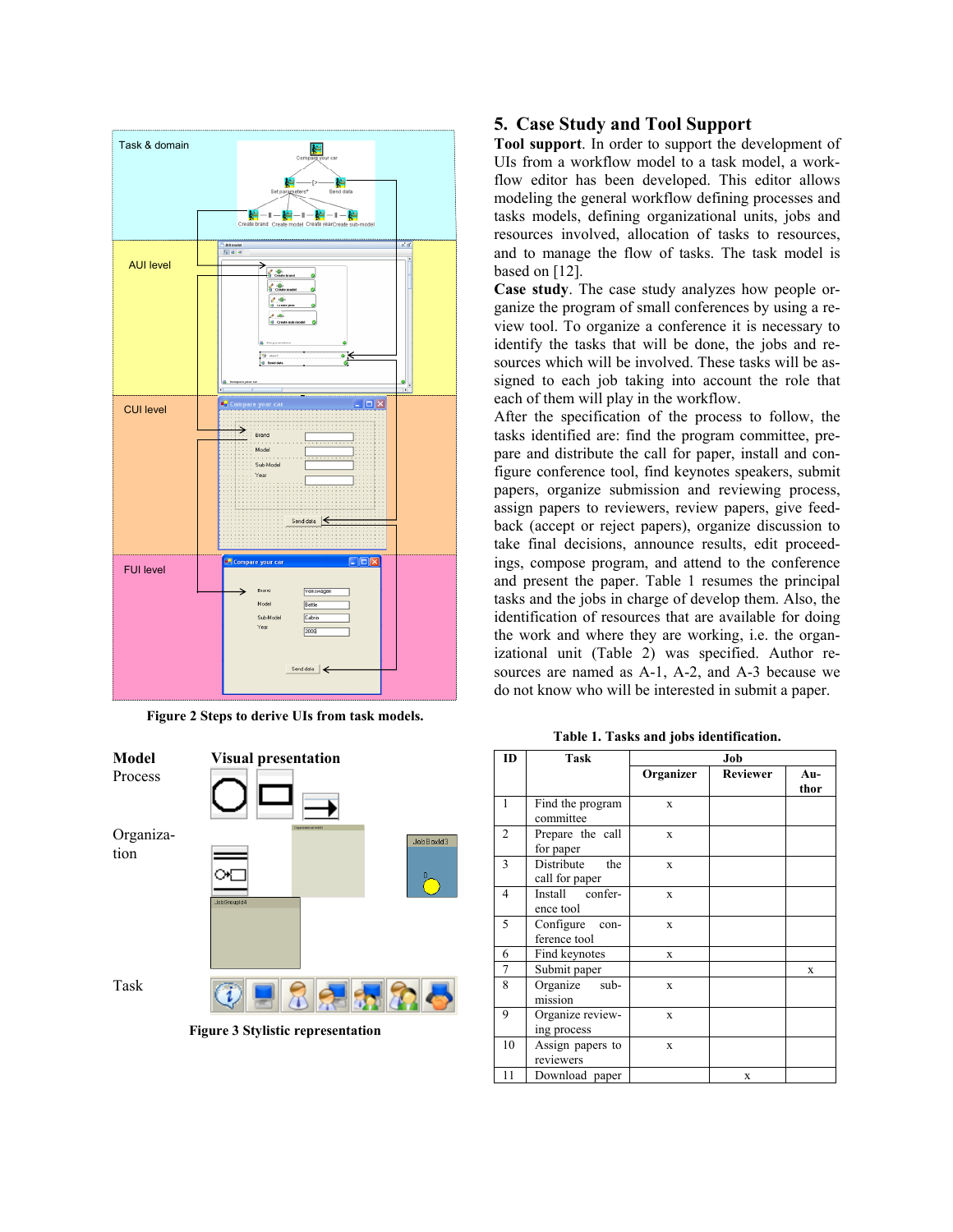|    | assigned                                              |   |   |   |
|----|-------------------------------------------------------|---|---|---|
| 12 | Review paper                                          |   | X |   |
| 13 | Ask reviewers<br>for preferences                      | X |   |   |
| 14 | Give feedback<br>(accept or reject<br>papers)         |   | X |   |
| 15 | Organize discus-<br>sion                              | X |   |   |
| 16 | Take final deci-<br>sion                              | X |   |   |
| 17 | Announce<br>re-<br>sults                              | X |   |   |
| 18 | final<br>Prepare<br>submission                        |   |   | X |
| 19 | Edit proceedings                                      | X |   |   |
| 20 | Compose pro-<br>gram                                  | X |   |   |
| 21 | Attend the con-<br>ference and pre-<br>sent the paper |   |   | X |
| 22 | Edit final pro-<br>ceeding                            | X |   |   |

**Table 2. Resource and organizational unit identification.** 

| <b>Resource</b> | Job       | <b>Organizational unit</b> |
|-----------------|-----------|----------------------------|
| Chloé Lambin    | Organizer | UL                         |
| Jacques Khelil  | Organizer | UЦ.                        |
| Ellen Martin    | Organizer | UL                         |
| Angela Buker    | Organizer | UЦ.                        |
| Steve Geller    | Reviewer  | Reviewer's university      |
| Rachel Walsh    | Reviewer  | Reviewer's university      |
| Dylan Leitz     | Reviewer  | Reviewer's university      |
| $A-1$           | Author    | Author's university        |
| $A-2$           | Author    | Author's university        |
| $A-3$           | Author    | Author's university        |

Within the workflow editor, we represent each organizational unit, i.e. UL, Reviewer's university, and Author's university (Figure 4).



**Figure 4 Specification of organizational units** 

 After, we specify the different jobs and resources involved in the organization of the conference. It is possible to define some attributes of the job, as the specification, family, grade, and privileges (Figure 5).

| Job handler                           | $\overline{\phantom{a}}$ . $\overline{\phantom{a}}$ |  |  |
|---------------------------------------|-----------------------------------------------------|--|--|
| Choice                                | Create new job                                      |  |  |
| Job selection: Name:                  |                                                     |  |  |
| [New job]<br>$\overline{\phantom{a}}$ | Organizer                                           |  |  |
|                                       | [pick up name]                                      |  |  |
|                                       | <b>Specifications:</b>                              |  |  |
|                                       | Experience to organize conferences,                 |  |  |
|                                       | Family:                                             |  |  |
|                                       | Member of UL                                        |  |  |
|                                       | Grade:                                              |  |  |
|                                       | Professor                                           |  |  |
|                                       | Privileges:                                         |  |  |
|                                       | Traveling expenses,                                 |  |  |
|                                       |                                                     |  |  |
|                                       | Create job                                          |  |  |
|                                       | Clear                                               |  |  |

**Figure 5 Specification of jobs' attributes** 

Also, we specify other attributes for the resource (worker): the level of experience, hierarchy level (Figure 6), as requirements that the resource needs to fulfill. The number of resources available for each organizational unit can be specified once the resources have been entered (small dots with a number in Figure 4).

| <b>Workers editor</b> | أتراك                |  |  |
|-----------------------|----------------------|--|--|
| hoice                 | Create new worker    |  |  |
| orker selection:      | Name:                |  |  |
| lew worker]           | Chloé Lambin         |  |  |
|                       | <b>Experience:</b>   |  |  |
|                       | 4                    |  |  |
|                       | Hierarchy level:     |  |  |
|                       | 4                    |  |  |
|                       | Jobs list:           |  |  |
|                       | Organizer            |  |  |
|                       | Add job:             |  |  |
|                       | Organizer            |  |  |
|                       | <b>Add this job</b>  |  |  |
|                       | Remove job:          |  |  |
|                       | Organizer            |  |  |
|                       | Remove this job      |  |  |
|                       | Action:              |  |  |
|                       | <b>Create worker</b> |  |  |
|                       | Clear                |  |  |
|                       |                      |  |  |

**Figure 6 Specification of resource's attributes** 

After the identification of tasks, jobs, and resources, tasks are allocated or offered to resources in different ways: direct allocation, delegation, history-based allocation, among others. This assignation (Table 3) is elaborated after the analysis of the characteristics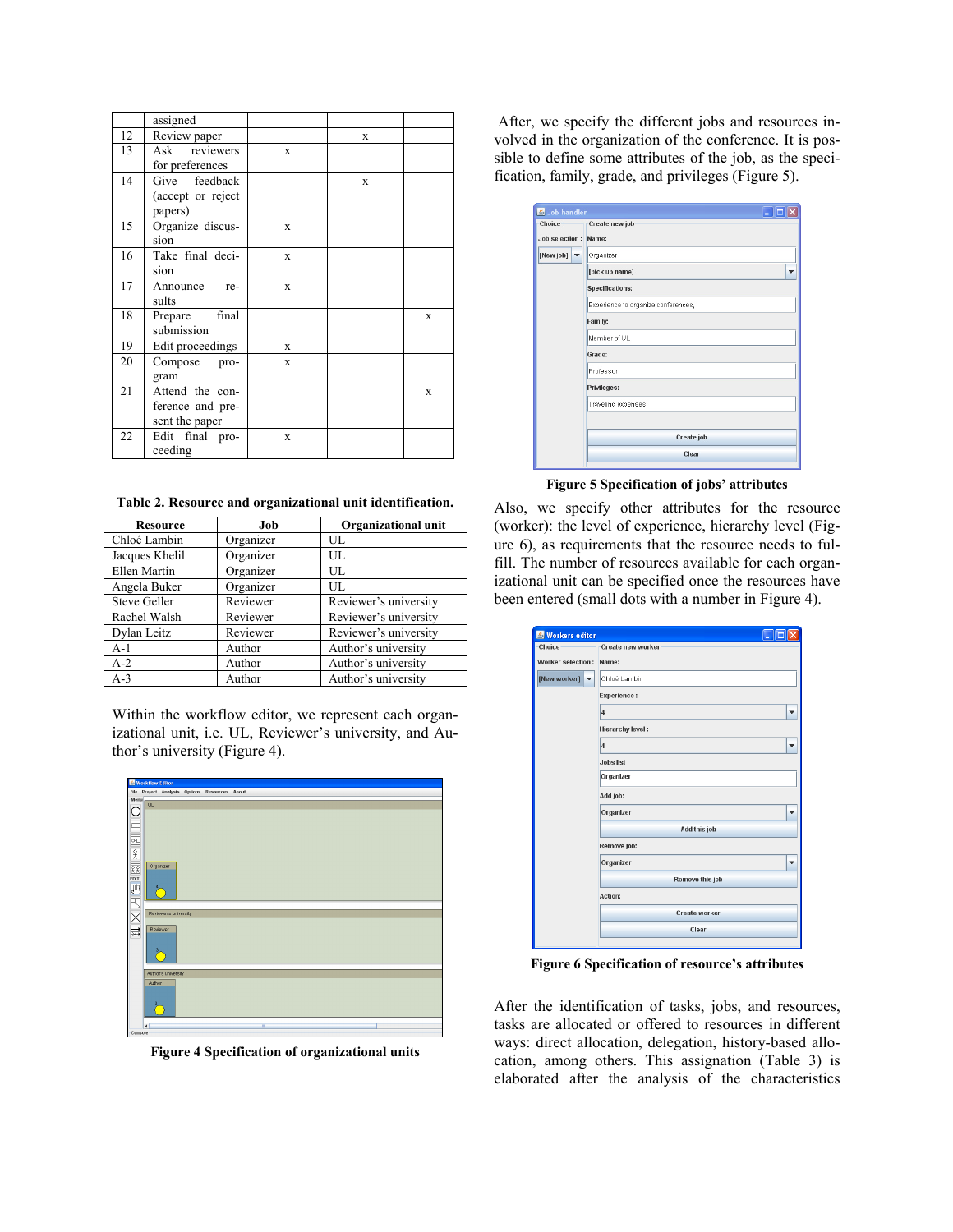(qualifications, skills, abilities, experience, and hierarchy level) of each resource and considering the requirements of each task. For instance, *Install conference tool* task was assigned to *Ellen Martin* because she is *computer engineering*.

| Task             | Job       | <b>Resource</b> | Pattern       |
|------------------|-----------|-----------------|---------------|
| Find the pro-    | Organizer | Chloé Lambin    | Direct allo-  |
| gram commit-     |           |                 | cation        |
| tee              |           |                 |               |
| Prepare the call | Organizer | Jacques Khelil  | Capability    |
| for paper        |           |                 | based         |
| Distribute the   | Organizer | Jacques Khelil  | Retain famil- |
| call for paper   |           |                 | iar           |
| Install confer-  | Organizer | Ellen Martin    | Capability    |
| ence tool        |           |                 | based         |
| Configure con-   | Organizer | Ellen Martin    | Retain famil- |
| ference tool     |           |                 | iar           |
| Find keynotes    | Organizer | Chloé Lambin    | Capability    |
|                  |           |                 | based         |
| Submit paper     | Author    | $A-1, A-2, A-3$ | Deferred      |
| Organize sub-    | Organizer | Jacques Khelil  | History       |
| mission          |           |                 | based         |
| Organize re-     | Organizer | Chloé Lambin    | Capability    |
| viewing proc-    |           |                 | based         |
| ess              |           |                 |               |
| Assign papers    | Organizer | Angela Buker    | Hierarchy     |
| to reviewers     |           |                 | level based   |
| Download pa-     | Reviewer  | Steve Geller,   | Direct allo-  |
| per assigned     |           | Rachel Walsh,   | cation        |
|                  |           | Dylan Leitz     |               |
| Review paper     | Reviewer  | Steve Geller,   | Direct allo-  |
|                  |           | Rachel Walsh,   | cation        |
|                  |           | Dylan Leitz     |               |
| Ask reviewers    | Organizer | Chloé Lambin    | Retain famil- |
| for preferences  |           |                 | iar           |
| Give feedback    | Reviewer  | Steve Geller,   | Capability    |
| (accept or re-   |           | Rachel Walsh,   | based         |
| ject papers)     |           | Dylan Leitz     |               |
| Organize dis-    | Organizer | Chloé Lambin    | Direct allo-  |
| cussion          |           |                 | cation        |
| Take final de-   | Organizer | Angela Buker    | Capability    |
| cision           |           |                 | based         |
| Announce re-     | Organizer | Jacques Khelil  | Distribution  |
| sults            |           |                 | by allocation |
|                  |           |                 | single re-    |
|                  |           |                 | source        |
| Prepare final    | Author    | $A-1, A-2, A-3$ | Deferred      |
| submission       |           |                 |               |
| Edit proceed-    | Organizer | Angela Buker    | Capability    |
| ings             |           |                 | based         |
| Compose pro-     | Organizer | Chloé Lambin    | History       |
| gram             |           |                 | based         |
| Attend the con-  | Author    | $A-1, A-2, A-3$ | Deferred      |
| ference and      |           |                 |               |
| present the pa-  |           |                 |               |
| per              |           |                 |               |
| Edit final pro-  | Organizer | Angela Buker    | Capability    |
| ceeding          |           |                 | based         |

**Table 3. Assigning tasks to resources.** 

It is possible to represent those concepts in the workflow editor. First, we select the job and the allocation

type. This step allows specifying if the task will be allocated or offered to an individual resource or to a group of resources, and the time that the task is allocated. After, we select the resource (worker) that will develop the task (Figure 7). As we can observe, task Find the program committee is directly allocated to Chloé Lambin, who plays the job of organizer.

In the same way, all the identification of jobs, resources, and tasks allocation is specified.

| Resource patterns handler - Find program committee     |                        |  |  |  |
|--------------------------------------------------------|------------------------|--|--|--|
| <b>Design time</b>                                     | <b>Values</b>          |  |  |  |
| <b>Allowed jobs</b>                                    | Current : Chloé Lambin |  |  |  |
| <b>Select</b>                                          | Choose other worker:   |  |  |  |
| Creation                                               |                        |  |  |  |
| <b>Direct</b><br>$\overline{\phantom{a}}$              | Chloé Lambin           |  |  |  |
| Ok                                                     | Ok                     |  |  |  |
| <b>Distribution type</b>                               |                        |  |  |  |
| Allocation single resource<br>$\overline{\phantom{a}}$ |                        |  |  |  |
| Ok                                                     |                        |  |  |  |
| <b>Distribution time</b>                               |                        |  |  |  |
| Early                                                  |                        |  |  |  |
| Ok                                                     |                        |  |  |  |
|                                                        |                        |  |  |  |

**Figure 7 Selecting the resource.** 

Once workflow components have been identified and specified on the workflow editor, we can detail in deep the steps to carry out task using task models. To execute the task Submit paper, it is necessary to develop a series of sub-task in order to accomplish the task, i.e. the author needs to log in on web page, the system display the web site where the author fill out his personal data and submit his article, the systems gives a feed back so the author knows if there is an error or not with the file uploaded (Figure 8).



**Figure 8 Representing a task model**

The final workflow model is shown in Figure 9. Now, from task models we derive the UIs of the workflow information system using the method proposed in section 4.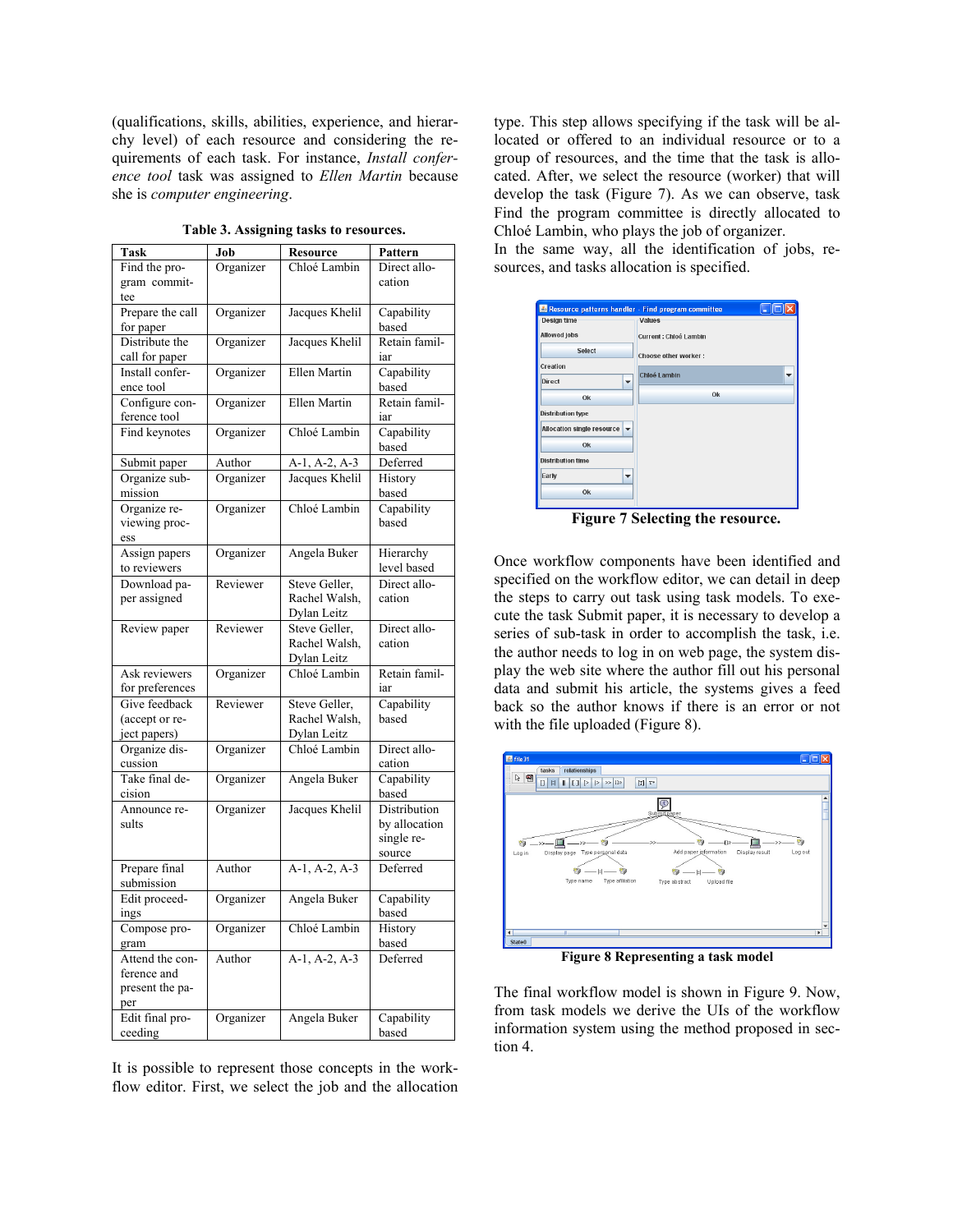

**Figure 9 Workflow to organize a conference**

To get the various UIs in this case study, a set of transformation rules were applied [19]. The intention is to generate the UIs for each interactive task involved in the workflow; considering that if the workflow changes, these changes will be reflected in an automatic way in each UI.

| Edit<br>File  | <b>Bookmarks</b><br>Year<br>History | Tools<br>Help                                                            | $\mathbf{m}$ $\sim$ 6 |
|---------------|-------------------------------------|--------------------------------------------------------------------------|-----------------------|
|               | لتون<br><b>SSR</b><br>a a           | http://www.university_conference08/profile/author_deta.jsp               |                       |
|               | Getting Started N. Latest Headlines |                                                                          |                       |
| Google        |                                     | v C Search + 0 12 Bookmarks * Check + 4 AutoLink E AutoFil + Send to + 6 |                       |
|               | University Conference 2008          |                                                                          |                       |
|               | Review System                       |                                                                          |                       |
| Personal Data |                                     |                                                                          |                       |
|               | <b>First Name</b>                   |                                                                          |                       |
|               | Lost None                           |                                                                          |                       |
|               | Cty                                 |                                                                          |                       |
|               | Country                             |                                                                          |                       |
|               | Homepage                            |                                                                          |                       |
|               |                                     | Submit<br>Cancel                                                         |                       |

**Figure 10 User interface example** 

As we mention on section 3, it is necessary to advertise to resources about the tasks that are available or allocated. For instance, tasks assigned to Chloé Lambin, who plays the job of organizer, are listed in her agenda (Figure 11).

| Add Task<br>Due Date<br>$\operatorname{\mathsf{Add}}\nolimits$ |               |
|----------------------------------------------------------------|---------------|
| Show: All   Active   Overdue                                   |               |
| <b>T</b> Task                                                  | Due           |
| Find the pro-gram commit-tee                                   | 自<br>Overdue  |
| Find keynotes                                                  | û<br>62 days  |
| Organize reviewing process                                     | 倉<br>179 days |
|                                                                |               |
|                                                                |               |
|                                                                |               |
|                                                                |               |
|                                                                |               |
|                                                                |               |
|                                                                |               |
|                                                                | $\geq$        |
| <b>El Add Task</b>                                             |               |

**Figure 11 Agenda** 

In order to control how the work is flowing, which tasks are in execution or were finished, the workflow manager has his own work list (Figure 12). The purpose of the manager work list is to control how tasks

are been developed, if there is a "bottle neck", to know the status of each task, if the deadline is close, if a task is delegated, etc.

| <b>Conference workflow</b> |   |                |       |            |
|----------------------------|---|----------------|-------|------------|
| Task                       | 在 | Resource<br>红  | State |            |
| Find the program committee |   | Chloé Lamhin   |       | No started |
| Prepare the call for paper |   | Jacques Khelil |       | No started |
| Install conference tool    |   | Ellen Martin   |       | No started |
| Assign papers to reviewers |   | Angela Buker   |       | No started |
| Submit paper               |   | A-1, A-2, A-3  |       | No started |

**Figure 12 Work list** 

## **6. Conclusion**

This paper has addressed a methodology for developing the various user interfaces of a workflow information system, which are advocated to automate business processes, following a model-centric approach based on the requirements and processes of the organization. So far, the focus has been put mostly on the workflow information systems to support business process. For this purpose, a conceptual modeling approach integrates the following concept defined through a metamodel: workflow, process, task, domain, job definition, organizational structure, and resources. These concepts along with their attributes have been integrated in UsiXML V1.8, the last version available of UsiXML today. A transformational approach has been followed to progressively decompose the workflow model into processes which are in turn decomposed into tasks. From each task model, transformational rules were applied in order to generate the different UIs involved in the workflow. A workflow editormanager tool has been developed to support the method enactment. The major benefit of the above method is that all the design knowledge required to progressively move from a workflow specification to its corresponding UIs is expressed in the model and the mapping rules. As future work, usability guidelines will be applied in the generation of UIs, workflow analysis methods will be taken into account. A case study has been reported and summarized to demonstrate the feasibility of this approach. This method has been so far validated on 4 real-world case studies (e.g., a hospital dept., a triathlon organization, a cycling event, and personalized order of compression stockings over Internet). More information, including a video demo of the software can be found at http://www.usixml.org/index.php?mod=pages&id=40.